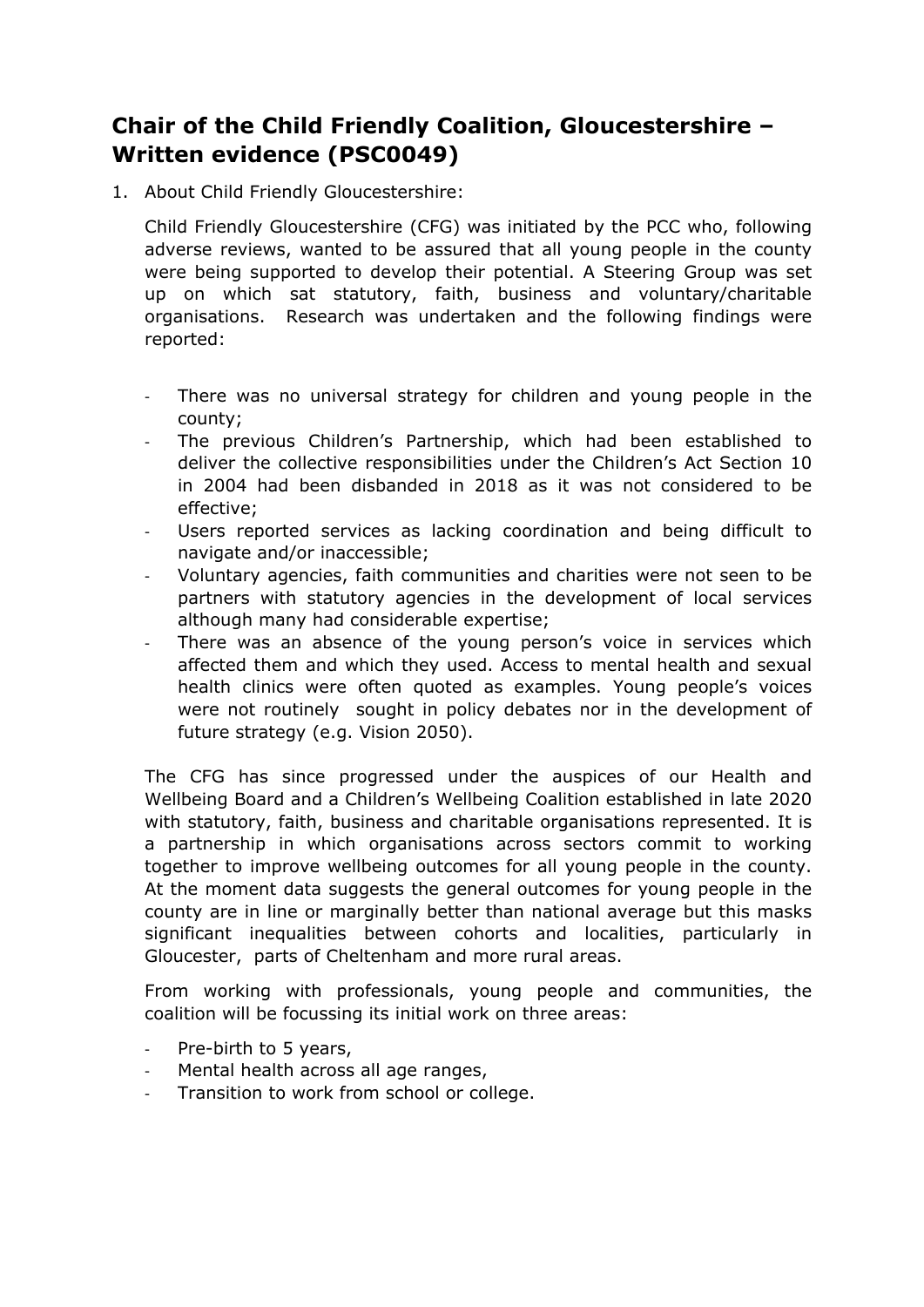2. Issues related to the pandemic:

The pandemic has had a significant impact on how civil society works. The local eco-system has altered with some organisations temporarily ceasing to provide services ,or changed their access/delivery arrangements, as resources were necessarily redirected towards pandemic crisis response . This was against a background of generally rising demand that is likely to be further exacerbated by the pandemic, which emerging evidence suggests has widened pre-existing outcomes gaps and inequalities. Many charities stepped up to fill the vacuum and were awarded short term contracts to achieve required outcomes e.g., provision of holiday meals.

The voluntary and faith communities, often working with local businesses, demonstrated flexibility, nimbleness, the capacity to recruit volunteers and share resources with other charities and the energy to work in demanding situations to deliver to their communities.

This dynamic needs to be captured in future. Local non-statutory organisations have earned the right to be round the table and contribute their expertise and experience of responsive delivery relating to the needs of local communities.

This will probably require new sorts of leaders who are less intent on curating existing systems and contracting in traditional ways and more focussed on working with all of the talents locally. New models of contracting need to be developed along with a new partnership language.

Who is an expert and who has the experience to plan service development are interesting questions. We could think of the paid expert as the only person who has the authority and training to undertake such development. However, it is difficult to think that a person with lived experience of poverty, abuse or a caring responsibility should be absent from serviceshaping.

Co-commissioning should be more widely adopted. This would develop democratic participatory skills and support the development of civil society.

In Gloucestershire we have experience of the Ambassadors who are young, paid care-leavers – they are very effective and are called onto interview panels and undertake peer mentoring. We also have a further group of Youth Representatives who are a diverse cross section of young people resident in the County, paid by the County Council as part of the Future Me team – it is the aim that the members should help the Coalition to have authentic dialogue with young people and act as a key channel of communication.

There is also a place to employ social media to gain views – the Sussex Police is developing a useful model. Gloucestershire also has young people engaged in a Climate Change Council; the Stroud Youth Team helping with a transport survey and the LEP undertaking a youth survey which was integral to the development of the Industrial Strategy.